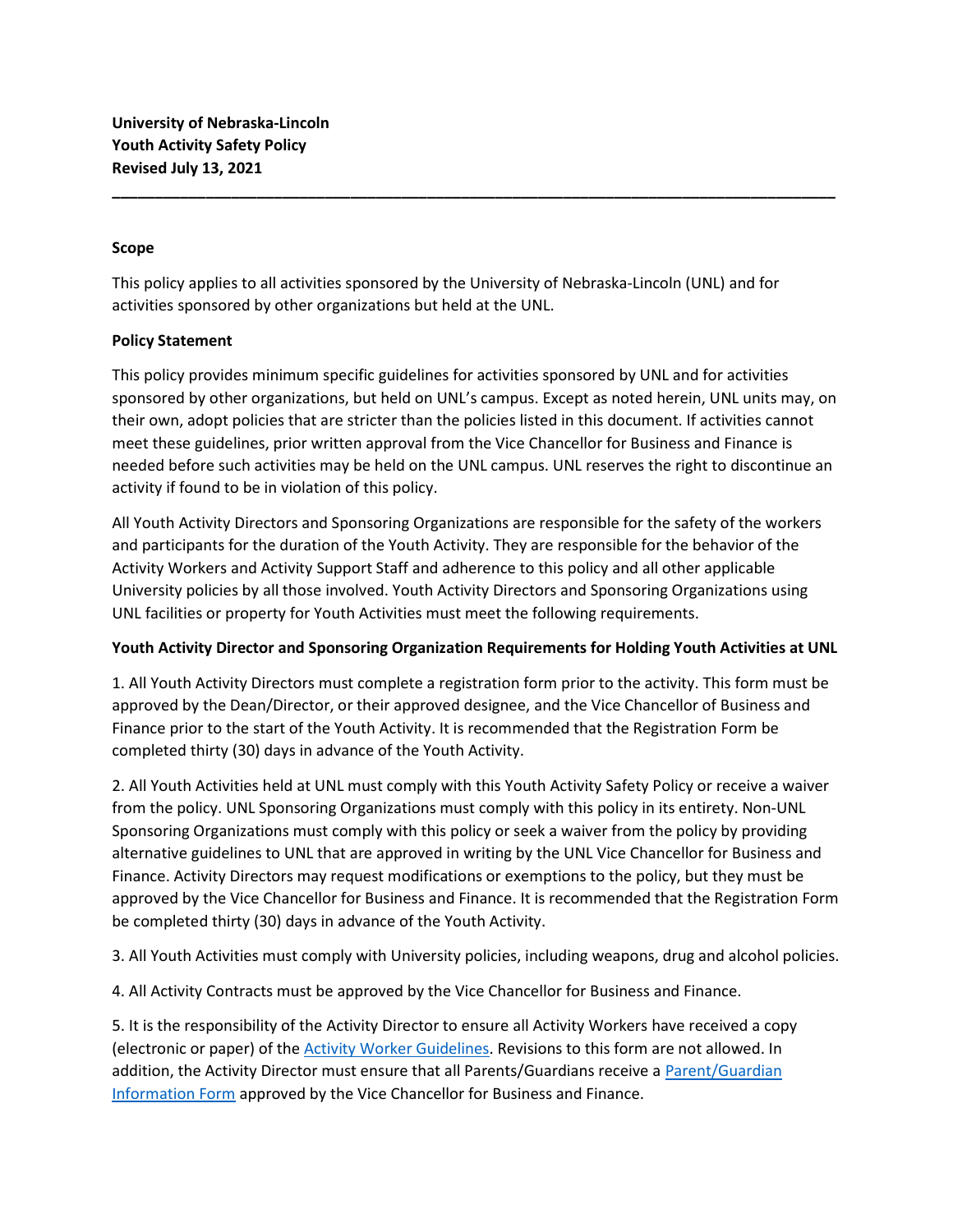6. Activity Workers and Activity Support Staff must successfully pass a Sex Offender Registry Check for the state(s) in which they currently reside. No Activity Worker or Activity Support Staff can be listed on any Sex Offender Registry. Sex Offender Registry Checks must be conducted at least annually. The Sponsoring Organization is responsible for ensuring the checks are completed. Activity Directors must maintain an updated list of Activity Workers and Activity Support Staff noting the date that the Sex Offender Registry Checks were completed. These checks are free and linked in Related Information below.

7. All Youth Activities must have or arrange for access to individuals that are certified in Adult & Youth CPR and First Aid within reasonable proximity to the Youth Activity in case of an emergency. Individuals may be on staff such as trainers, nurses, or trained staff, or Youth Activities may arrange for predetermined access to medical facilities such as the University Health Center or other area clinics or hospitals. In the case of an emergency or accident involving youth, Parents/Guardians will be notified, following notification of the appropriate emergency personnel.

8. Non-UNL Sponsoring Organizations will be required to have general liability coverage in the amount of \$1,000,000 per occurrence and \$3,000,000 aggregate that names the Board of Regents of the University of UNL as an additional insured. If a Youth Activity is an athletic activity, the general liability coverage must include participant liability in the amount of \$1,000,000. Certificates of insurance must be submitted with the Registration Form at least 30 days prior to the start of the Youth Activity. A non-UNL Sponsoring Organization's Youth Activity may not begin without certificate of insurance approval by the Vice Chancellor for Business and Finance.

9. All Youth Activity materials and publications must prominently note the name, address, and phone number of the Sponsoring Organization. The Youth Activity address may be a Nebraska address for purposes of receiving activity registrations and materials.

10. All Youth Activity Directors & Workers (i.e. coaches) for overnight camps taking place on campus must attend a mandatory training hosted by UNL's Risk Management and/or Institutional Equity and Compliance. During the training, university policies and expectations will be discussed. All Youth Activity Directors will be required to follow university policies and expectations and ensure their campers are clearly informed. Youth Activity Directors must email Risk Management at riskmanagement@unl.edu to arrange a time and place for this training before the start of the camp.

11. The Sponsoring Organization shall maintain all records relating to this policy in accordance with the University's Records Retention Policy and they must be made available, upon request, to the office of the Vice Chancellor for Business and Finance.

12. The University retains the right to require Activity Directors, Activity Workers, Activity Support Staff, or any of its participants to leave University premises should the University determine circumstances require this. In addition, the Vice Chancellor for Business and Finance reserves the right to cancel and/or suspend any activity or event in perpetuity should the administrator deem the continued hosting of the activity or event will adversely impact the operations of the campus.

# Activity Worker and Activity Support Staff Eligibility

Every Sponsoring Organization hosting a Youth Activity is responsible for ensuring that an Activity Worker or Activity Support Staff does not have a criminal background that would disqualify the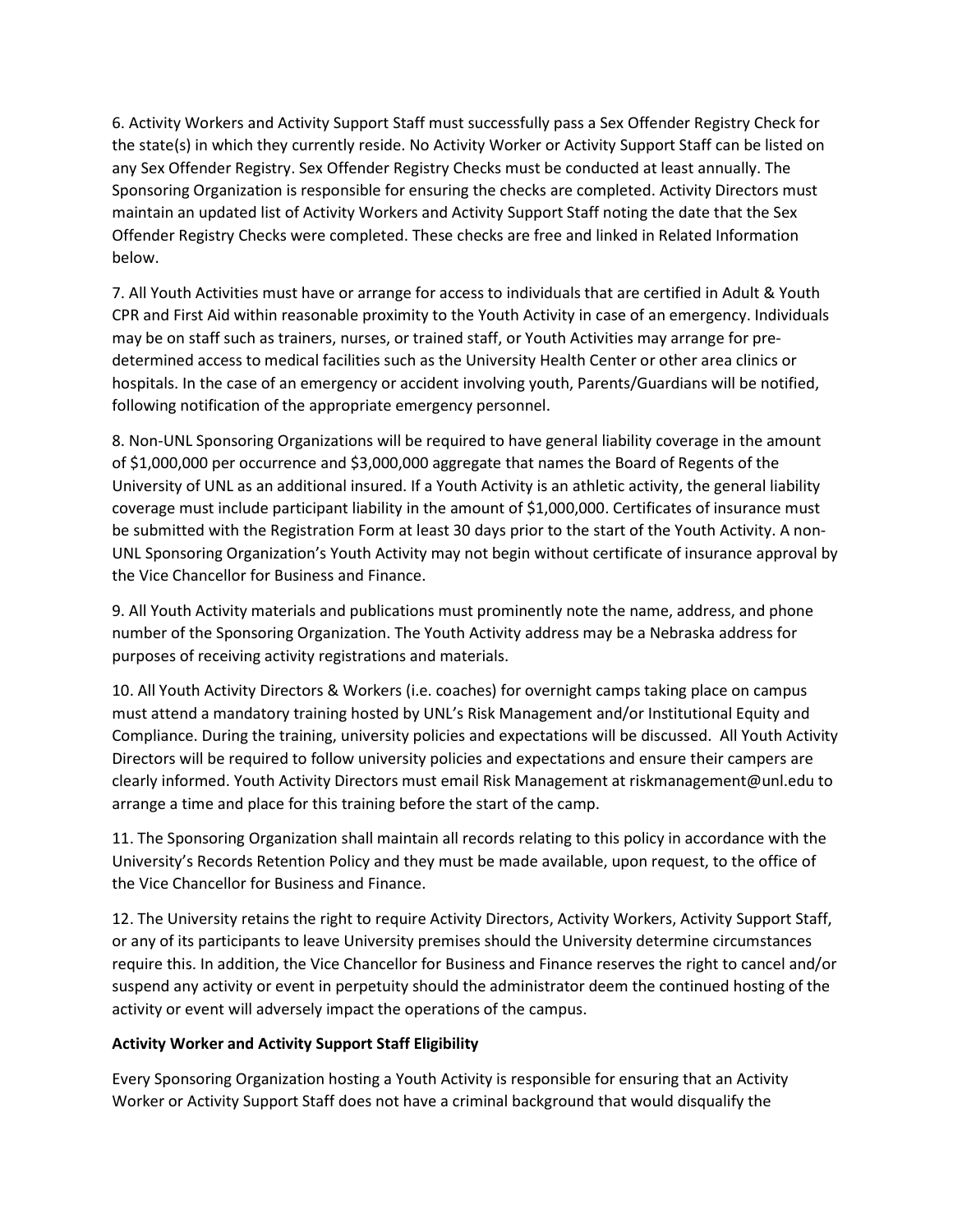individual from participating in the Youth Activity. Options may include a question on an activity application or a criminal history background check.

It is expected that all Sponsoring Organizations will comply with the guidance from the U.S. Equal Employment Opportunity Commission regarding consideration of conviction records in hiring and that all UNL Sponsoring Organizations will comply with Neb. Rev. Stat. § 48-202.3. The following convictions generally will render an Activity Worker or Activity Support Staff ineligible to participate in Youth Activities:

- 1. Any sexual offense;
- 2. Felony assault, including domestic violence related incidents;
- 3. Child abuse, molestation or other crime involving endangerment of a minor;
- 4. Murder; or
- 5. Kidnapping.

Other convictions, such as misdemeanor assault, drug distribution activity, felony drug possession, and any other felony or crime involving moral turpitude, may also render an Activity Worker or Activity Support Staff ineligible to participate in Youth Activities. UNL Administration reserves the right to deny any Activity Worker or Activity Support Staff participation in the Youth Activity should the Administration, in its sole discretion, determine that the Activity Worker or Activity Support Staff has engaged in behavior that disqualifies the individual from participating in the Youth Activity.

## Vehicle Travel

1. Any Activity Worker employed by UNL who will be responsible for transporting youth by vehicle must undergo and pass a Driving Record Check as required by the UNL Transportation Safety policy. Non-UNL Activity Workers who transport youth must have a valid driver's license and be approved by the Activity Director to transport youth.

2. Activity Workers should avoid any one-on-one transportation of youth. If one-on-one travel will occur, the Activity Worker is encouraged to contact his/her supervisor or designee immediately before departure and immediately upon arrival at the destination.

## Activity Worker/Youth Interaction

1. A ratio of at least one adult supervisor to every 15 youth is required, with a minimum of two adult supervisors regardless of size of activity. At least one adult supervisor of the same sex as the youth is required.

2. When in bathrooms or locker rooms, Activity Workers must be the same gender as the youth. Activity Workers showering or bathing with youths is strictly prohibited under all circumstances. Activity Workers will not be in the shower or bath areas with youth except during extreme medical emergencies.

3. Youths will not be unsupervised in the residence halls at night.

4. Taking pictures of youth or posting pictures or information about youth to social media sites without parent/guardian permission is prohibited.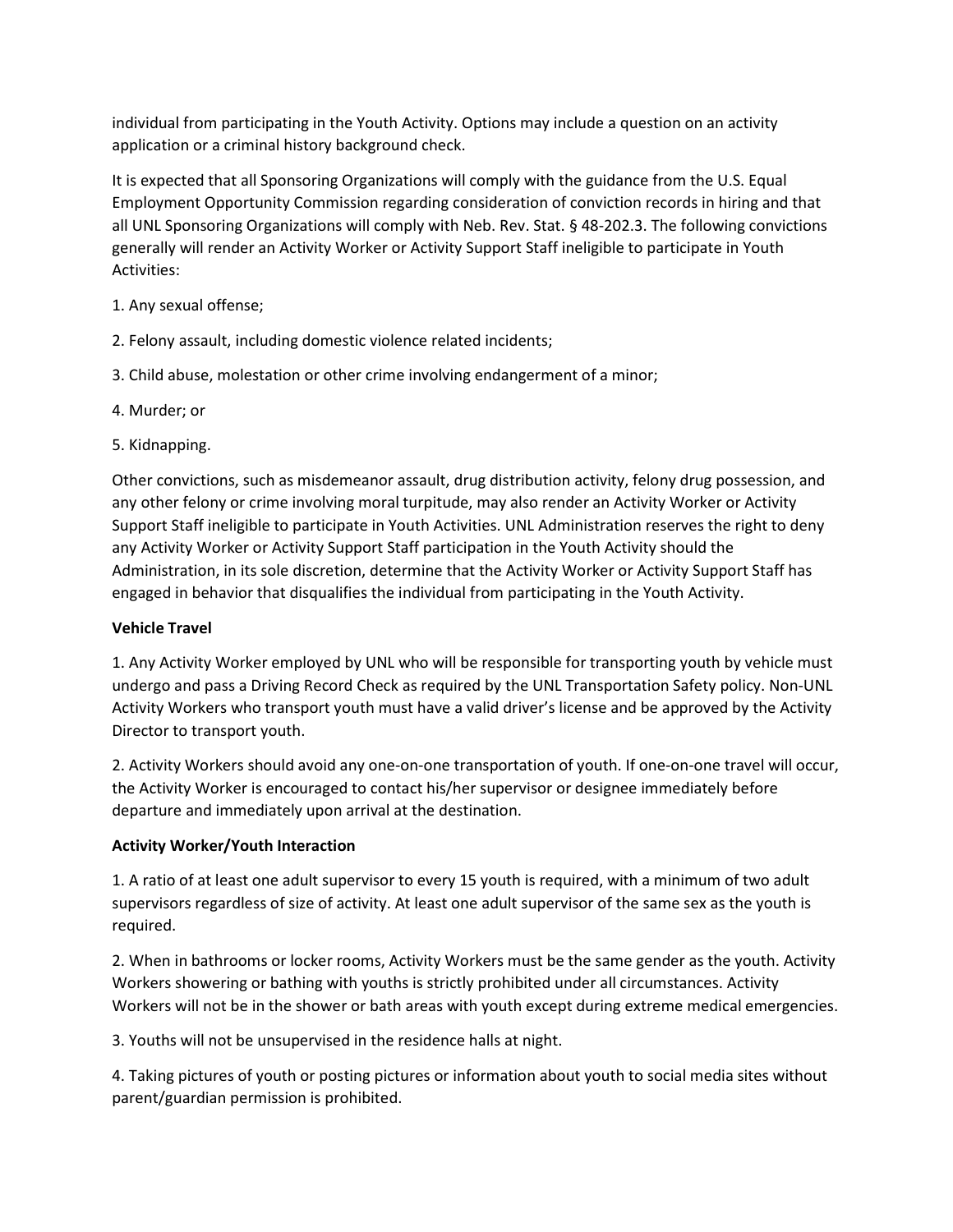5. Use of an Activity Worker's personal room, office or home for interacting/meeting alone with youth that are affiliated with the Youth Activity is prohibited. Activity Workers are prohibited from meeting youth off-site or off hours. Exceptions require parent/guardian written approval and the Activity Director's approval in advance.

6. All activity workers are expected to exercise appropriate supervision of youth. Oversight may vary based on the activity, the age of participants, the location of the event, etc.

# COVID-19 Health & Safety Measures

Youth Activity Directors and Sponsoring Organizations using UNL facilities or property for Youth Activities must follow these additional health and safety measures:

- 1. Maintain accurate records of all attendees and small groups for each day of the activity.
- 2. Youth should be assigned to small groups and stay within these small groups all day, each day
- 3. Daily symptom screening for all youth and activity workers via the UNMC 1-Check app or comparable method.
- 4. Anyone with one or more symptoms must not participate.
- 5. Develop a plan to immediately separate and send home anyone who has:
	- a. COVID-related symptoms
	- b. Been identified as a close contact
	- c. A positive COVID-19 test result
- 6. Face covering must be appropriately worn in compliance with UNL Face Covering policy.
- 7. 6' of physical distancing should be maintained by everyone who is not fully vaccinated.
- 8. Frequent hand washing/sanitizing by all youth and activity workers is expected.
- 9. UNL units and venues may have specific health and safety measures that must be followed. For example: University Housing, Dining Services, Lied Center, Nebraska Unions, Campus Recreation, Fleet Management, etc. The activity director/sponsor must inquire about these measures and comply.
- 10. Develop a plan for communicating all expectations to youth, their families, and activity workers prior to the youth activity.
- 11. Conduct a meeting at the start of the activity to review all health and safety measures with youth and activity workers. Create a time each subsequent day to review as needed.

## Reason for Policy

UNL has a strong interest in protecting the safety of youth at our university; therefore, the campus is implementing a Youth Activity Safety Policy in order to provide a safe, educational and enjoyable activity/program experience for all participants.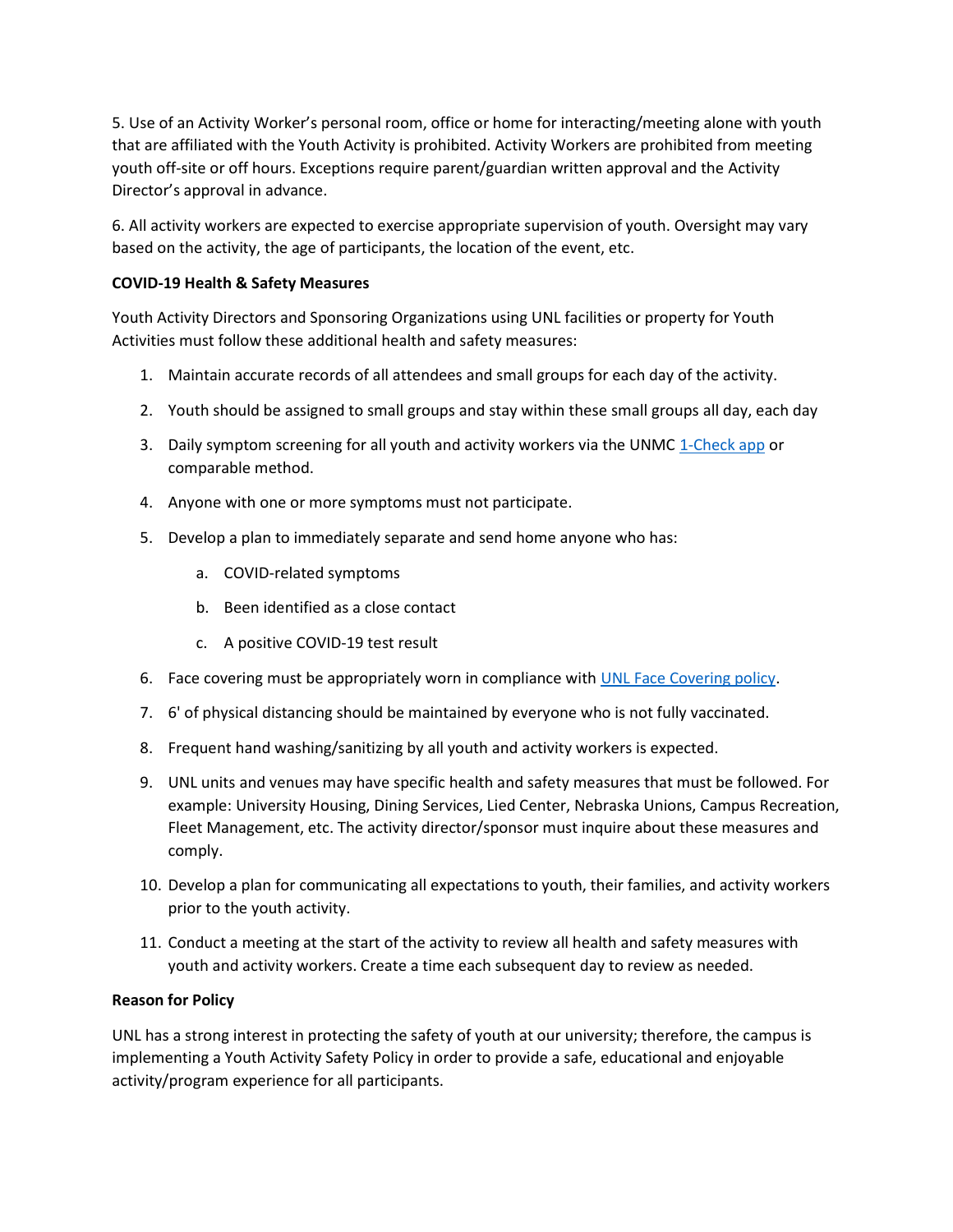## Procedures

All Youth Activity Directors must complete a registration form prior to the activity. This form must be approved by the Dean/Director, or their approved designee, and the UNL Vice Chancellor of Business and Finance prior to the start of the Youth Activity. It is recommended that the registration form be completed thirty (30) days in advance of the Youth Activity.

## Reporting Requirements for Child Abuse and Neglect, Including Sexual Assault

Nebraska statutes require any person who suspects or is aware of any child abuse or neglect, including sexual assault, to report such abuse, neglect, or assault to law enforcement or the Department of Health and Human Services (DHHS). Law enforcement is likewise required to notify DHHS of any such incidents reported to them. All Activity Directors, Activity Workers, and Activity Support Staff are required to notify the University Police Department at 402-472-2222 immediately when these situations are suspected.

If you suspect any child abuse or neglect, including sexual assault:

1. You must report it,

2. You should give as much information about the circumstances as possible,

3. You are immune from liability from any civil or criminal liability if you have reported the information in good faith, and

4. If you know of child abuse, neglect, or sexual assault but are not reporting it, you are breaking the law.

#### References: Nebraska Revised Statutes 28-710; 28-711; 28-716; 28-717

Nebraska Revised Statute 28-710: (b) Child abuse or neglect means knowingly, intentionally, or negligently causing or permitting a minor child to be: (i) Placed in a situation that endangers his or her life or physical or mental health; (ii) Cruelly confined or cruelly punished; (iii) Deprived of necessary food, clothing, shelter, or care; (iv) Left unattended in a motor vehicle if such minor child is six years of age or younger; (v) Sexually abused; or (vi) Sexually exploited by allowing, encouraging, or forcing such person to solicit for or engage in prostitution, debauchery, public indecency, or obscene or pornographic photography, films, or depictions;

Nebraska Revised Statute 28-711(Summary): (1) When any physician, medical institution, nurse, school employee, social workers, or any other person has reasonable cause to believe that a youth has been subjected to abuse or neglect or observes such youth being subjected to conditions or circumstances which reasonably would result in abuse or neglect, he or she shall report such incident or cause a report to be made to the proper local law enforcement agency, the local Department of Health and Human Services or by calling the statewide hotline number at 1-800-652-1999.

Nebraska Revised Statute 28-716 (Summary): Persons participating in an investigation or making a report of youth abuse or neglect shall be immune from any liability, civil or criminal, that might otherwise be incurred or imposed, except for maliciously false statements.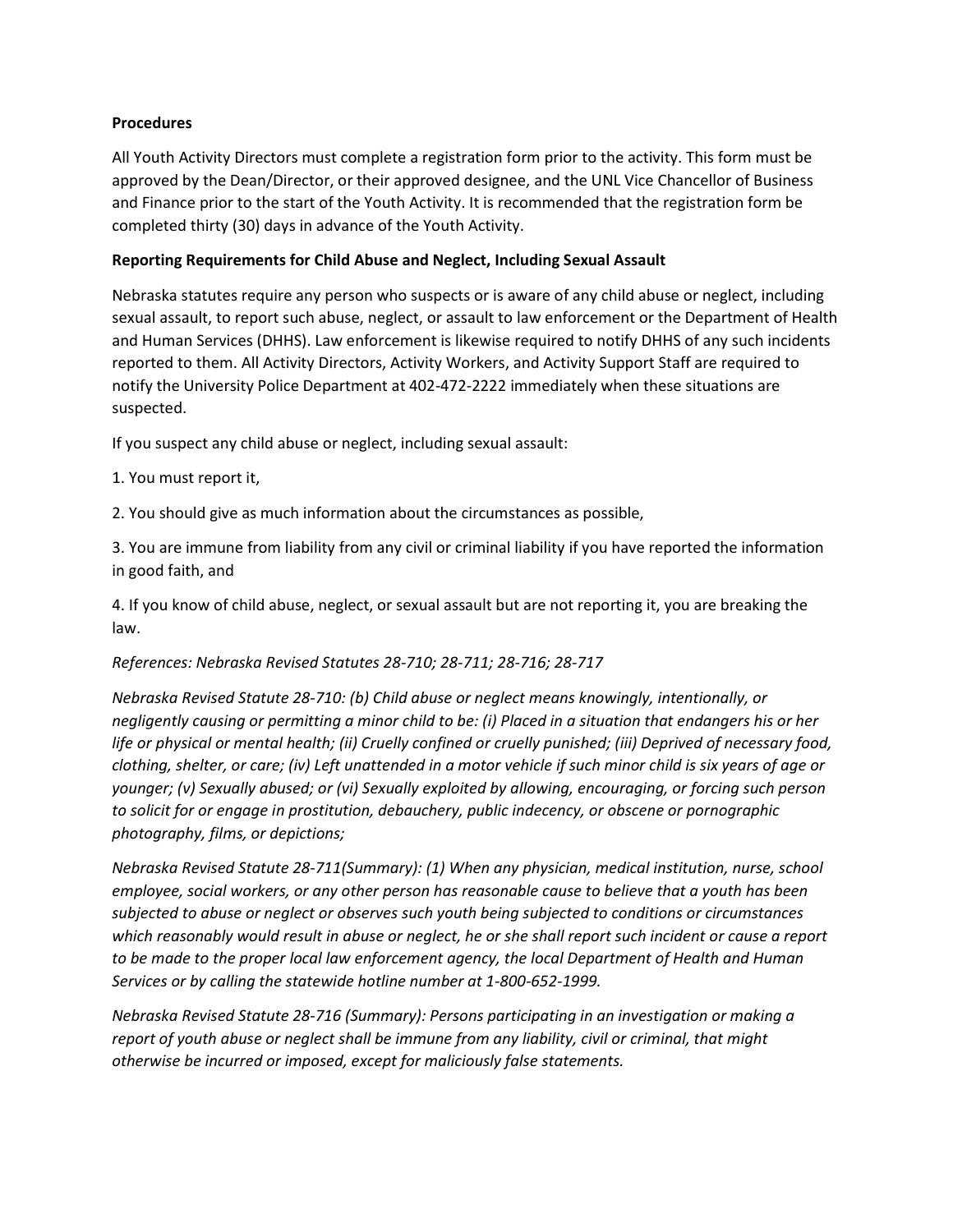Nebraska Revised Statute 28-717 (Summary): Any person who willfully fails to make any report required by the law shall be guilty of a Class III misdemeanor.

## **Definitions**

Youth Activity: Any learning environment, activity, clinic, or conference sponsored by, or held on property owned or controlled by, UNL that includes close interactions with youths, with or without parental supervision/oversight. This includes visits by youth staying overnight for campus activities.

Activity Contract: A legal document required for any non-UNL Sponsoring Organization using UNL facilities for a Youth Activity.

Activity Director: A person who plans, directs and supervises Youth Activity programs and staff.

Activity Support Staff: Any person who provides support services for Youth Activities such as food service, custodial, maintenance, etc.

Activity Worker: Includes directors, coaches, assistant coaches, trainers, student assistants, staff, faculty, counselors, chaperones, officials, referees, and teachers, and any other adults and students acting as supervisors/mentors/workers in a paid, unpaid or volunteer status, as part of a Youth Activity.

Sponsoring Organization: Any person, business or organization supporting a Youth Activity by providing financial support to the Youth Activity and accepting liability for such Youth Activity. Sponsoring Organizations may already be part of UNL (UNL Sponsoring Organizations) or they may be outside organizations coming to UNL for the Youth Activity (non-UNL Sponsoring Organizations).

Youth: Any person under the age of 19, excluding full- and part-time NU students, participating in a Youth Activity.

## Additional Contacts

## UNL PD - Emergencies

402-472-2222

unl.police@unl.edu

## Benefits & Risk Management - Certificate of Insurance Questions

402-472-2600

## riskmanagement@unl.edu

#### Forms

- Activity Worker Guidelines
- Parent/Guardian Information Form

## Related Information

Centers for Disease Control Guidance for Operating Youth Camps